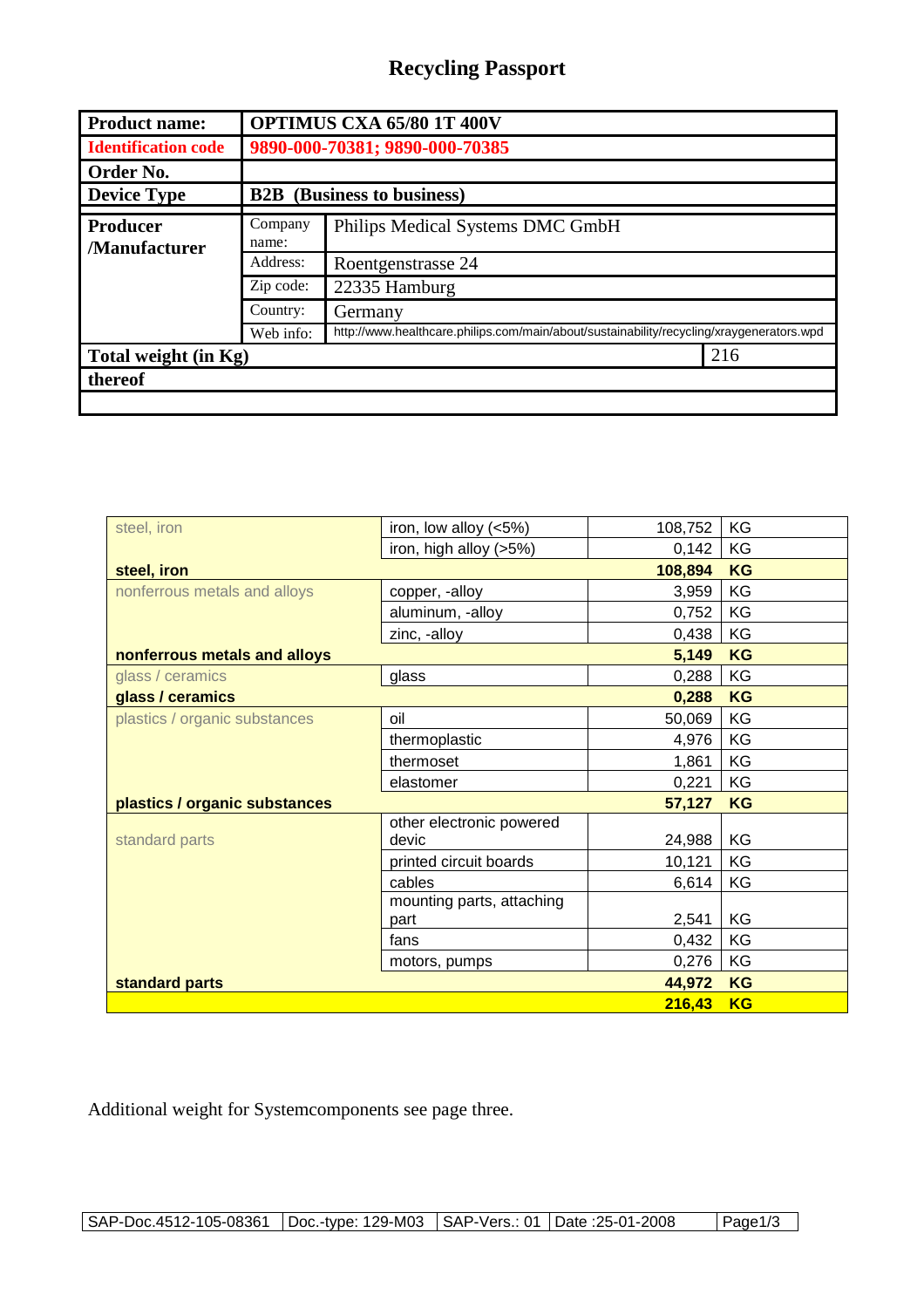## **Recycling Passport**

| Recycle info             |                                                        |                 |
|--------------------------|--------------------------------------------------------|-----------------|
| <b>General Hazards</b>   | For dismantling activities Treatment Facilities must   |                 |
| (Desinfection)           | consider the national requirements.                    |                 |
|                          | For personnel which can come into contact with         |                 |
|                          | contaminated material, preventive measures pursuant to |                 |
|                          | national requirements must be taken into account       |                 |
|                          |                                                        |                 |
| <b>Hazardous</b>         | <b>Substances:</b>                                     | <b>Location</b> |
| <b>Substances</b>        |                                                        |                 |
|                          |                                                        |                 |
|                          |                                                        |                 |
|                          |                                                        |                 |
|                          |                                                        |                 |
|                          |                                                        |                 |
| To be removed            |                                                        |                 |
| <b>Batteries</b>         | <b>Type:</b>                                           | <b>Location</b> |
|                          | Lithium chrome cell, 3V                                | Figure 1 $(1)$  |
|                          | Lithium chrome cell, 3V                                | Figure 1 $(2)$  |
|                          |                                                        |                 |
|                          |                                                        |                 |
| To be removed            |                                                        |                 |
| <b>Special attention</b> | <b>Item</b>                                            | <b>Location</b> |
|                          | Pb is present in the soldering process of PCBs         | Figure $1, 2$   |
|                          |                                                        |                 |
|                          |                                                        |                 |
|                          |                                                        |                 |
|                          |                                                        |                 |
|                          |                                                        |                 |
| <b>Fluids / Gases</b>    | <b>Item</b>                                            | <b>Location</b> |
|                          | Transformer Oil, Shell Diala                           | Figure 1 $(3)$  |
|                          |                                                        |                 |
|                          | HV-transformer oil contains no PCBs                    |                 |
|                          |                                                        |                 |